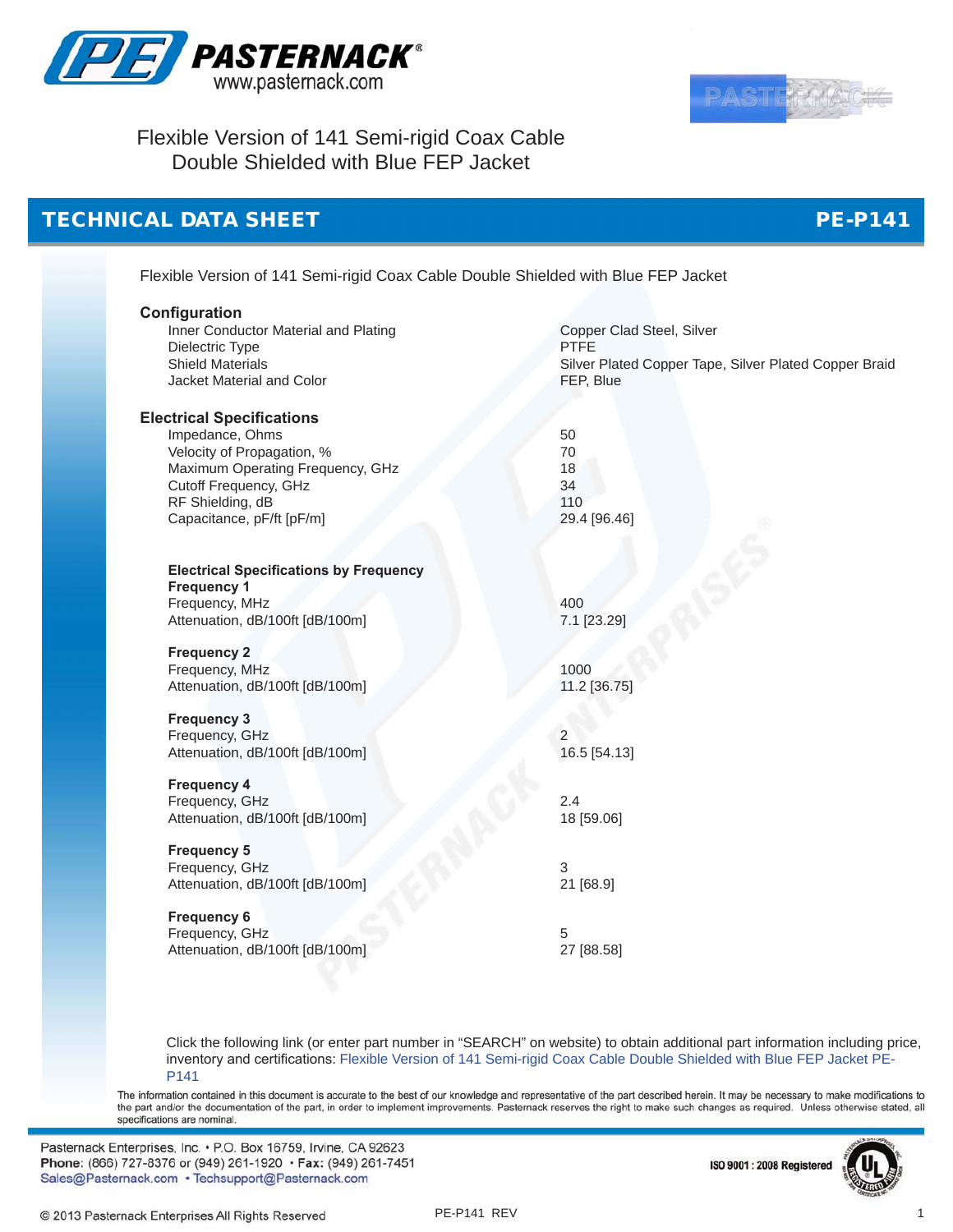

Flexible Version of 141 Semi-rigid Coax Cable Double Shielded with Blue FEP Jacket

# TECHNICAL DATA SHEET

**Frequency 7** Frequency, GHz 10 Attenuation, dB/100ft [dB/100m] 41 [134.51]

**Frequency 8** Frequency, GHz 18 Attenuation, dB/100ft [dB/100m] 58 [190.29]

**Mechanical Specifications Temperature** Operating Range, deg C -55 to +200

**Inner Conductor** Number of Strands 1 Material Copper Clad Steel Plating Silver Diameter, in [mm] 0.037 [0.94]

**Dielectric:** Type PTFE Diameter, in [mm] 0.117 [2.97]

**Shield:** Number of 2<br>Material 1<br>S Diameter, in [mm] 0.141 [3.58]

**Jacket:** Material **FEP** Diameter, in [mm] 0.163 [4.14] Color Blue Weight, lbs/ft [Kg/m] 0.028 [0.04]

Material 1 Silver Plated Copper Tape<br>
Material 2 Silver Plated Copper Tape<br>
Silver Plated Copper Braid Silver Plated Copper Braid

**Compliance Certifications** (visit www.Pasternack.com for current document)<br>RoHS Compliant<br>Yes RoHS Compliant

Click the following link (or enter part number in "SEARCH" on website) to obtain additional part information including price, inventory and certifications: [Flexible Version of 141 Semi-rigid Coax Cable Double Shielded with Blue FEP Jacket PE-](http://www.pasternack.com/precision-0.163-semirigid-replacement-50-ohm-coax-cable-fep-jacket-pe-p141-p.aspx)[P141](http://www.pasternack.com/precision-0.163-semirigid-replacement-50-ohm-coax-cable-fep-jacket-pe-p141-p.aspx)

The information contained in this document is accurate to the best of our knowledge and representative of the part described herein. It may be necessary to make modifications to the part and/or the documentation of the part, in order to implement improvements. Pasternack reserves the right to make such changes as required. Unless otherwise stated, all specifications are nominal

Pasternack Enterprises, Inc. • P.O. Box 16759, Irvine, CA 92623 Phone: (866) 727-8376 or (949) 261-1920 • Fax: (949) 261-7451 Sales@Pasternack.com • Techsupport@Pasternack.com







PE-P141

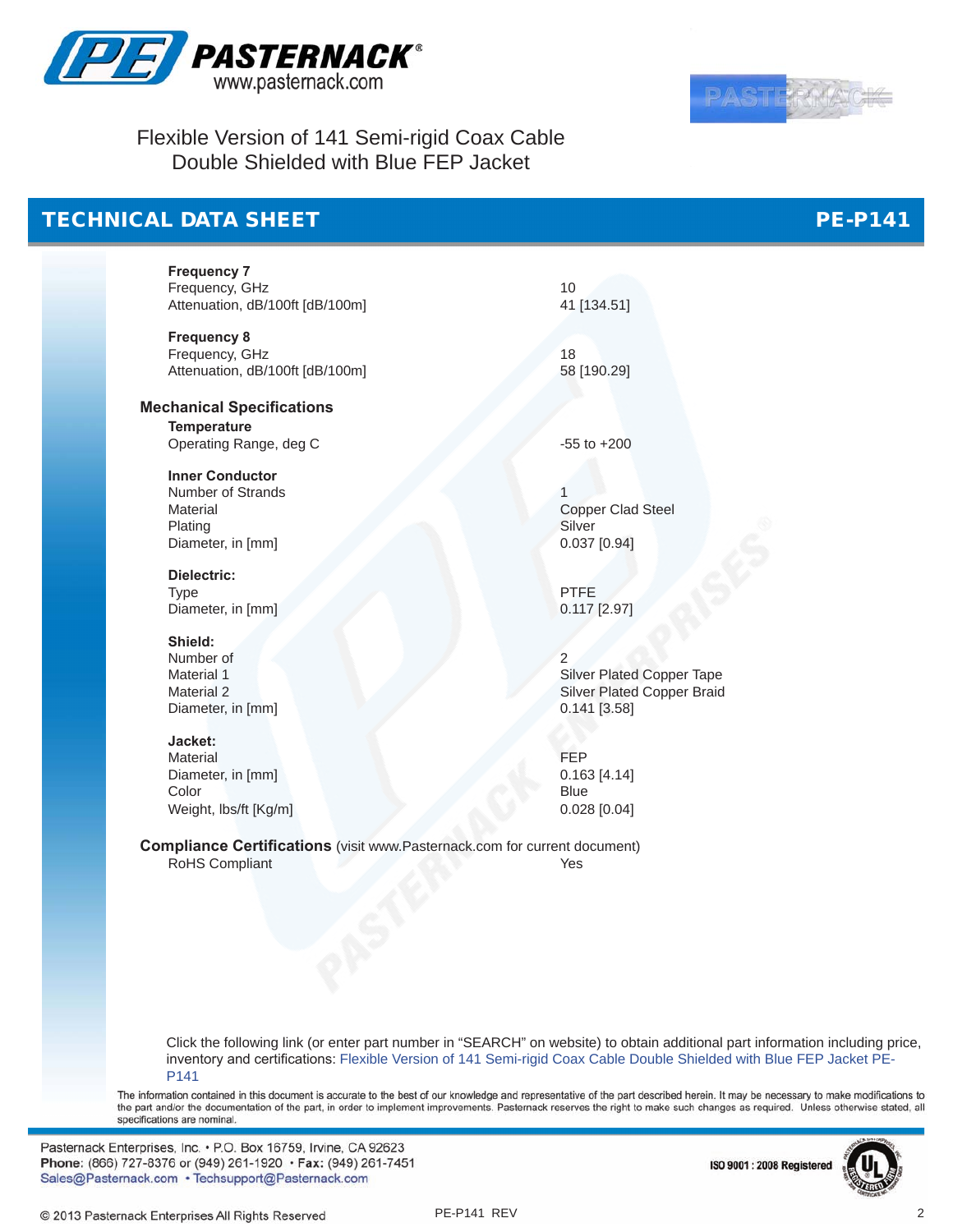



#### Flexible Version of 141 Semi-rigid Coax Cable Double Shielded with Blue FEP Jacket

## TECHNICAL DATA SHEET

PE-P141

**Plotted and Other Data**

Values at 25 °C, sea level

Flexible Version of 141 Semi-rigid Coax Cable Double Shielded with Blue FEP Jacket from Pasternack Enterprises has same day shipment for domestic and International orders. Our RF, microwave and fiber optic products maintain a 99% availability and are part of the broadest selection in the industry.

Click the following link (or enter part number in "SEARCH" on website) to obtain additional part information including price, inventory and certifications: [Flexible Version of 141 Semi-rigid Coax Cable Double Shielded with Blue FEP Jacket PE-P141](http://www.pasternack.com/precision-0.163-semirigid-replacement-50-ohm-coax-cable-fep-jacket-pe-p141-p.aspx)

URL:<http://www.pasternack.com/precision-0.163-semirigid-replacement-50-ohm-coax-cable-fep-jacket-pe-p141-p.aspx>

The information contained in this document is accurate to the best of our knowledge and representative of the part described herein. It may be necessary to make modifications to the part and/or the documentation of the part, in order to implement improvements. Pasternack reserves the right to make such changes as required. Unless otherwise stated, all specifications are nominal.

Pasternack Enterprises, Inc. • P.O. Box 16759, Irvine, CA 92623 Phone: (866) 727-8376 or (949) 261-1920 • Fax: (949) 261-7451 Sales@Pasternack.com • Techsupport@Pasternack.com